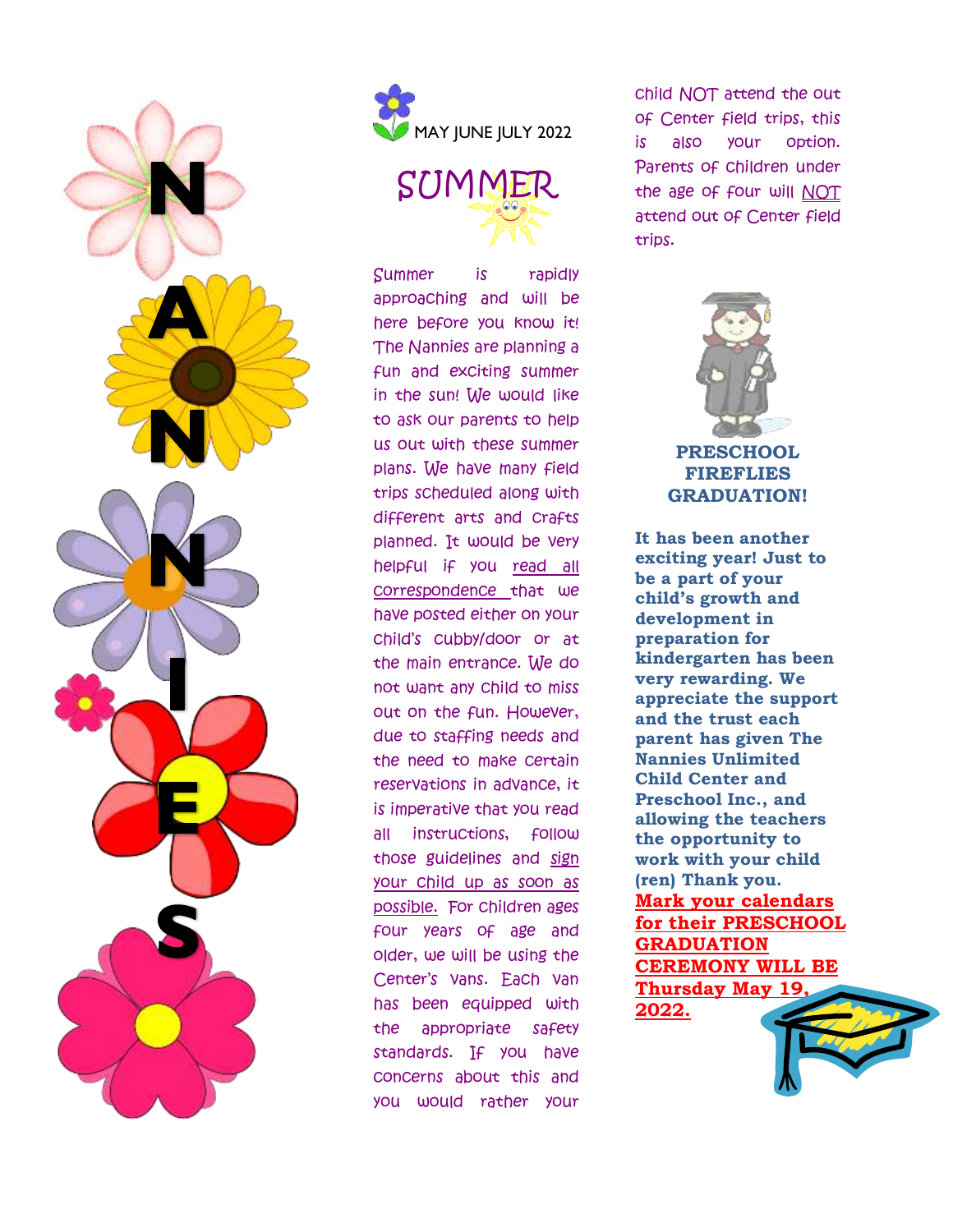

**To those parents who have children in the Firefly room attending kindergarten in the Fall of 2022, rates will be adjusted the first week of school towards the middle of August 2022. Tuition for children attending before and after school will be \$90.00/wk. Those children attending either before or after school, tuition will be \$70.00/wk. If your child is enrolled in our school program they will be eligible to attend, "no school days" due to any reason. The price for a child to attend an extra no school day will be \$45.00/day. However, their price will never exceed the weekly tuition rate for schoolers of \$140.00/wk. Further information will be sent to the parents for those who wish to participate in our school age program.**



**We want to have a fun and safe summer. Keep in** 

**mind when children are playing outdoors, there is a natural increase in injuries due to running and playing. We keep track of all accidents to ensure a quality control program. This helps us find potential problem areas**  that might be eliminated. **If you should get and accident report in your child's cubby, please sign one copy and place it in the incident report cubby next to the coffee center in the front lobby, the other copy you may take home for your records.** 

**When the children are playing outdoors this summer, they all get "lubed" up with sunscreen/sunblock. If you have not brought your child's sunblock for the 2022 summer we encourage you to do so as soon as possible. Please give this to your child's teacher. Make sure you mark your child's name on the tube/bottle in large print so the teachers can be sure to use this on your child.**

**Swimming season is also upon us, we ask that you bring your child's swimming suit with you**r **child's** 



**them! It can be very frustrating for the staff when they cannot determine whose swimming suit belongs to whom. Remember, if you thought the swimming suit was cute or cool, so did someone else! You can only imagine over 100 swimming suits without names! This is also very frustrating for your child.** 

**Parents of children in diapers, we ask that you purchase a package of "swimming diapers". Please place your child's name on the package and he/she can use them during the season. If your child does not have the swimming diapers they cannot play into the water/sprinklers. This is for the health and safety of each child.** 



**Policies and Procedure Reminders!**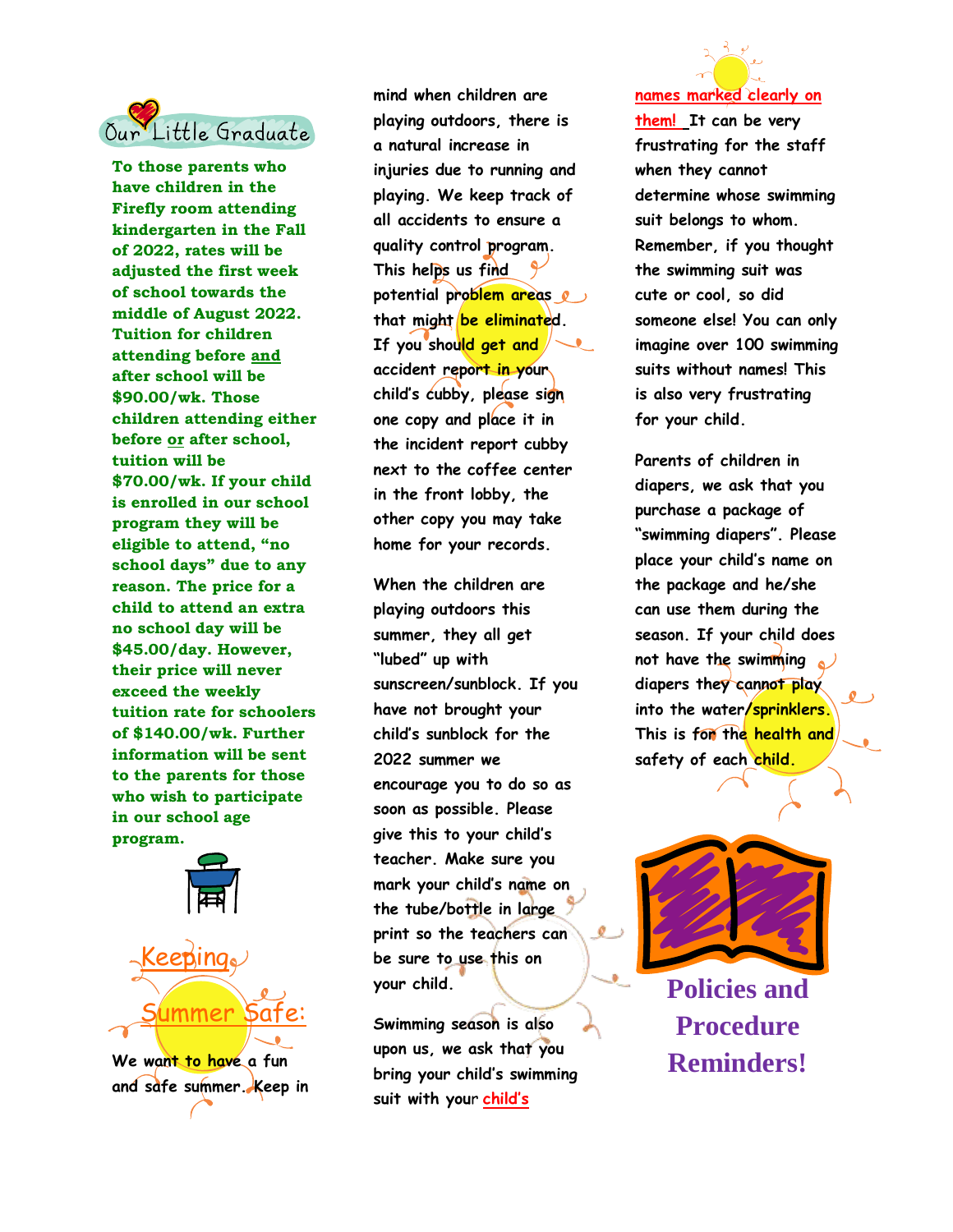**Please notify the Center when you have a change in address or phone numbers, whether it is work or home so we may keep our records updated for the safety of your child.** 

**Children who leave the Center during the day, for any reason are considered gone and WILL NOT return. So remember when making doctor appointments etc.…that it might be best to make them towards the end of the day.** 

**If your child, for any reason is not attending the Center for the day, please notify the facility as soon as possible, preferably during the morning hours. This helps our staffing needs and keeps your daycare costs down as much as possible.** 

**All children are to be signed in and out by the parent when arriving and leaving the Center. We ask that the children NOT sign themselves in and out. These are documents that we have audited.** 

**For children in the nurseries, and using bottled water, we ask** 

**that you only bring one gallon at a time because we just do not have the space to accommodate more than one per child. Thank you so much for your continued support.** 

**Toys from home are not allowed except on those designated "show and tell days" (Usually on Thursdays during preschool, check the focus of the week bulletin board for details).**

**To keep within the rules and regulations set forth by the Department of Human Services we cannot allow parents or children into the kitchen area for health and safety reasons.**

**Please remove all unnecessary items from your child's cubby daily, the really get filled up! Plus, summer is coming.** 

**Diapers and wipes are due the first Monday of every month! This has always been a good way for us to keep a supply of diapers for your child here at the Center. Keep in mind if we do not have a supply of your child's diapers we will use the daycare supplies, however you will be charged \$1.00 per diaper. Thank you!**



## **Building Etiquette**

**We ask all parents to try and keep their children from running inside the Center. Children have been "run over" when other children are running to enter or leave the facility! Thank you so much!**



To those parents and family members who've donated toys, paper, and plastic bags to the Center we sincerely want to thank you for taking the time to bring those to the Center.

When cleaning out your closets and sorting through the "older unused toys"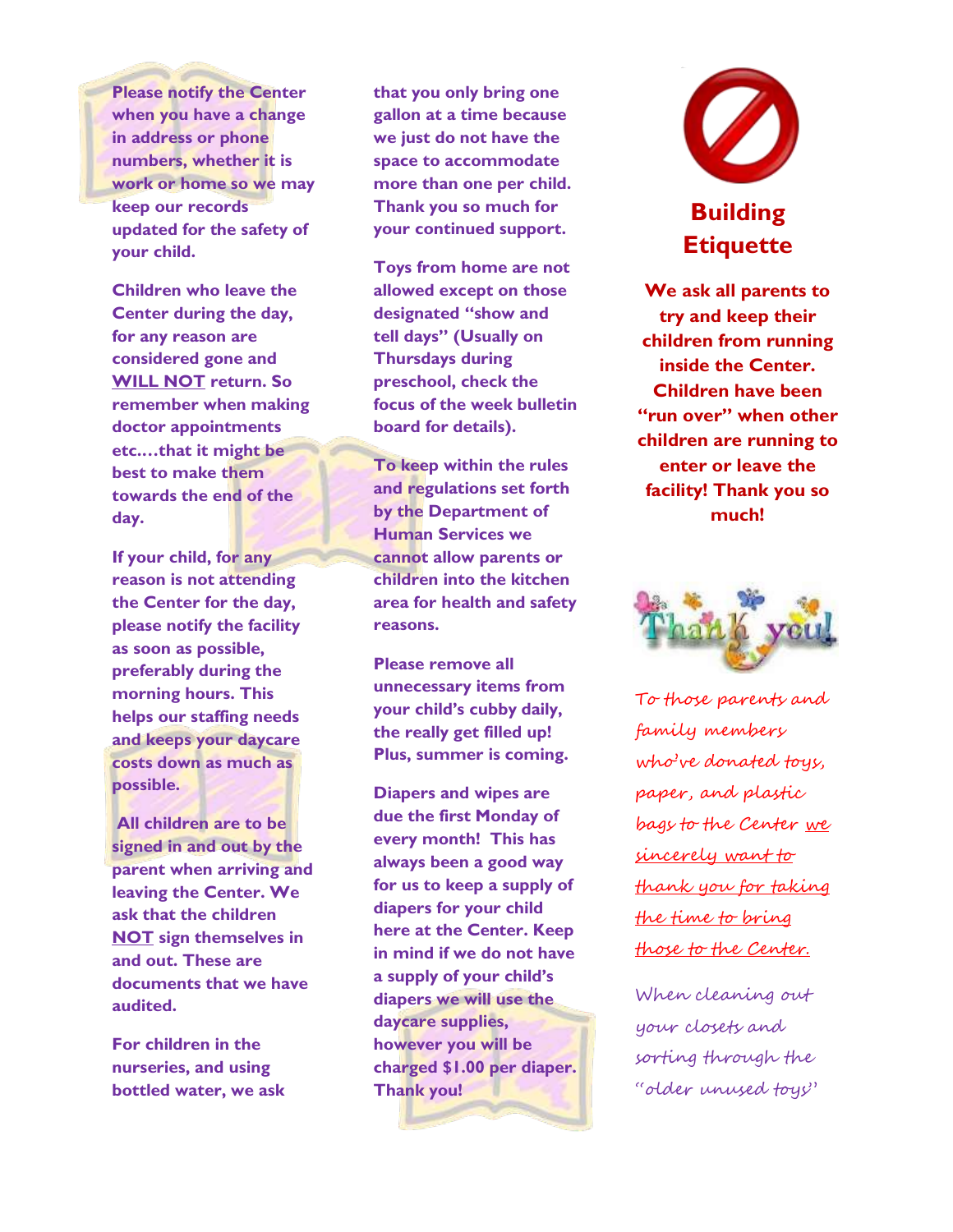Ř

at home, please keep in mind that the center can only use toys that can be sanitized. With this in mind we cannot accept "stuffed" cloth toys.

Toys that are cloth/stuffed in nature usually cannot be washed repeatedly and harbor germs from one child to another.

We appreciate your consideration in this matter. If you have any questions please let the office know. Again, thank you for your generosity.



**To continue to organize our staff and children's busy day we ask that you only notify the Center during, the day case of an emergency or your child is not coming for the day.**  **We have tried to make our staff more available to you during the day so they may answer your questions either first thing in the morning during your drop off or at the end of the day when you pick your child up.**

**During the hours of 8:30 am until noon the children and the staff are very busy with their scheduled "focus of week" curriculum and it is very difficult to have our staff pulled away to answer phone calls during these times. It is disruptive not only the teachers but the children too. They lose their train of thought and when the teacher returns it is hard to get them re-engaged in what they were doing.** 

**If there is a message that you would like to be given to the staff, our office staff would be more than happy to give the teacher that message. If it is something the teachers need to call you back with then they can do so during the children's nap time.** 

**We would like to have your child's learning experience to be a positive one.**

**We also have our communication sheets for you to convey any information to the teachers you may want available in the front foyer.** 

**If you have any questions please feel free to contact the office management.** 

**Thank you so much for your understanding and cooperation in this matter.** 

## **Parking** Entrance/Exits

**When entering the parking lot area please enter through the east entrance and exit from the west entrance. This will help keep the flow of traffic in one direction to prevent accidents from occurring. Also, we ask that everyone please go slow and be aware of others in the parking lot. We want everyone to stay safe. There are times children get away from their parents and dart in front of other vehicles.**